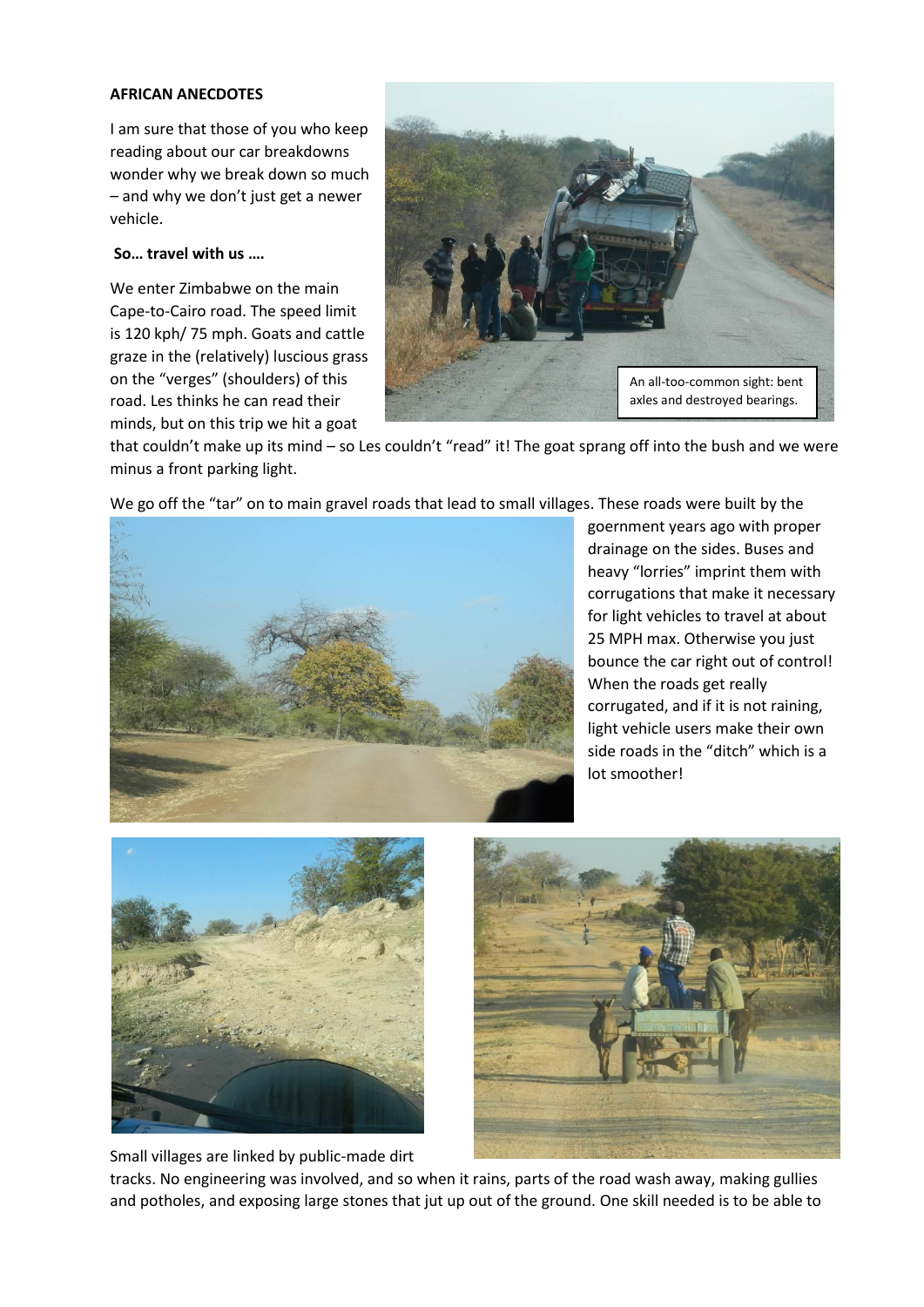tell just how high those stones are so that you do not rip open the bottom of your sump. Another skill is to make sure that the gullies and potholes aren't so deep that you damage your suspension. And finally, you mustn't hit large loose stones in such a way or at such a speed that they fly up into the insides of the engine compartment and knock a hole in your radiator, etc.

Preventative strategies employed by Les were to weld a large plate underneath the car to shield it from stone projectiles and to weld a large bar in front of the sump that hits up against those jutting stones first. He also has replaced various bolts on the car with special nylock bolts to keep things from juggling loose, but when the car got worked on last time, it seems that the mechanic did not use the nylock nuts. Consequently the protective shield came loose and fell off during the first week. One of bolts on the



shock absorber also fell off, causing the shock to drop down and be damaged by stones. And the radiator coming loose was the straw that broke the camel's back. However, despite these difficulties we somehow don't picture the new fibreglass campers of today "making it" on these roads!

Oh, I forgot to mention: finally, we come to the part where there is virtually NO road. Here is a picture taken as I bounced high in the air and Les asked Newart, "Where's the ROAD?"

## **"She hath done what she could"**

Someone (can't remember who) once wrote a series of articles called "She Hath Done What She Could," and I often think of it when we go to Zimbabwe. World Vision has initiated a scheme whereby they donate bicycles to female primary school students who live more than a certain distance from school, motivating them to attend school regularly. The bicycles are very well made and particularly suitable for the rough roads. However, spare



parts seem to be at a premium. And so they innovate!



The sister on the left made this basket as a gift for me three years ago – completely out of grass. Now she is too blind (cataracts) to see well enough to make baskets, but she saved it all this time.

And the sister on the right made me a door mat out of sisal. Unknowingly, she gave it to me on my birthday!